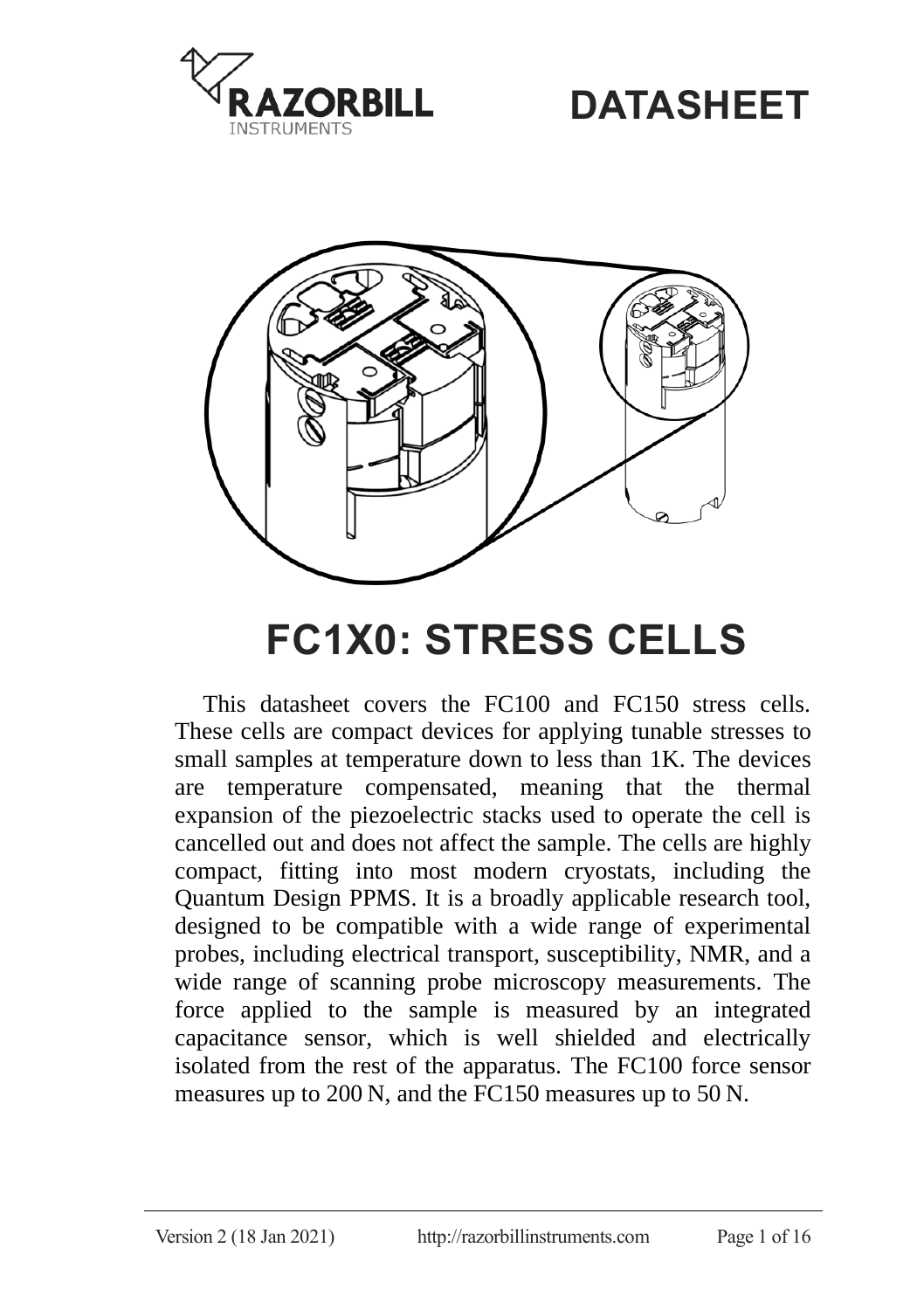**RAZORBILL** 



**The stress cell uses high voltages to operate, and there is a risk of shock if it is misused.** 

**It also contains preload springs, which can violently expel parts if the cell is damaged or dismantled.** 

**Read and understand the safety information sheet provided with your cell before using it. The safety note is also available online on the Razorbill Instruments website.**

# **SPECIFICATIONS**

| <b>Physical Specifications</b> |                      |                |             |               |  |  |  |
|--------------------------------|----------------------|----------------|-------------|---------------|--|--|--|
| Diameter                       |                      | $25.4 \pm 0.1$ | mm          |               |  |  |  |
| Height                         | To top surface       | $57.9 \pm 0.1$ | mm          |               |  |  |  |
|                                | To Sample            | $59.4 \pm 0.2$ | mm          |               |  |  |  |
|                                | Including bump guard | $77.0 \pm 0.3$ | mm          |               |  |  |  |
| Weight                         | approx.              | 100            | g           |               |  |  |  |
| Output                         |                      |                |             |               |  |  |  |
| Displacement                   | At 300K, no load     | ±45            | um          |               |  |  |  |
| (at zero force)                | At 4K, no load       | $\pm 25$       | um          |               |  |  |  |
| Force (at zero                 | At 300K, FC100       | $\pm 170$      | N           |               |  |  |  |
| displacement)                  | At 300K, FC150       | $\pm 110^2$    |             |               |  |  |  |
|                                | At 4K, FC100         |                | $\pm 100^1$ | N             |  |  |  |
|                                | At 4K, FC150         | $\pm 40^1$     |             |               |  |  |  |
| <b>Feedback Sensor</b>         |                      |                |             |               |  |  |  |
| Range <sup>2</sup>             | FC100<br>$\pm 200$   |                |             | N             |  |  |  |
|                                | FC150<br>$\pm 50$    |                |             |               |  |  |  |
| Sensitivity                    | FC100 Typ            | 0.5            |             | fF/N          |  |  |  |
|                                | FC150 Typ            | 2              |             |               |  |  |  |
| Capacitance                    | 1.1<br>Typ           |                |             | pF            |  |  |  |
| Hysteresis                     | FC100 Max<br>0.7     |                |             | $\frac{0}{0}$ |  |  |  |
|                                | FC150 Max            | 0.1            |             |               |  |  |  |
| Drift (vacuum)                 | 24 hours<br>0.01     |                |             | %FSR          |  |  |  |

<sup>1</sup> Assumes sample has thermal expansion matched to titanium.

<sup>2</sup> Output may exceed sensor range. This should be avoided. See [p4](#page-3-0)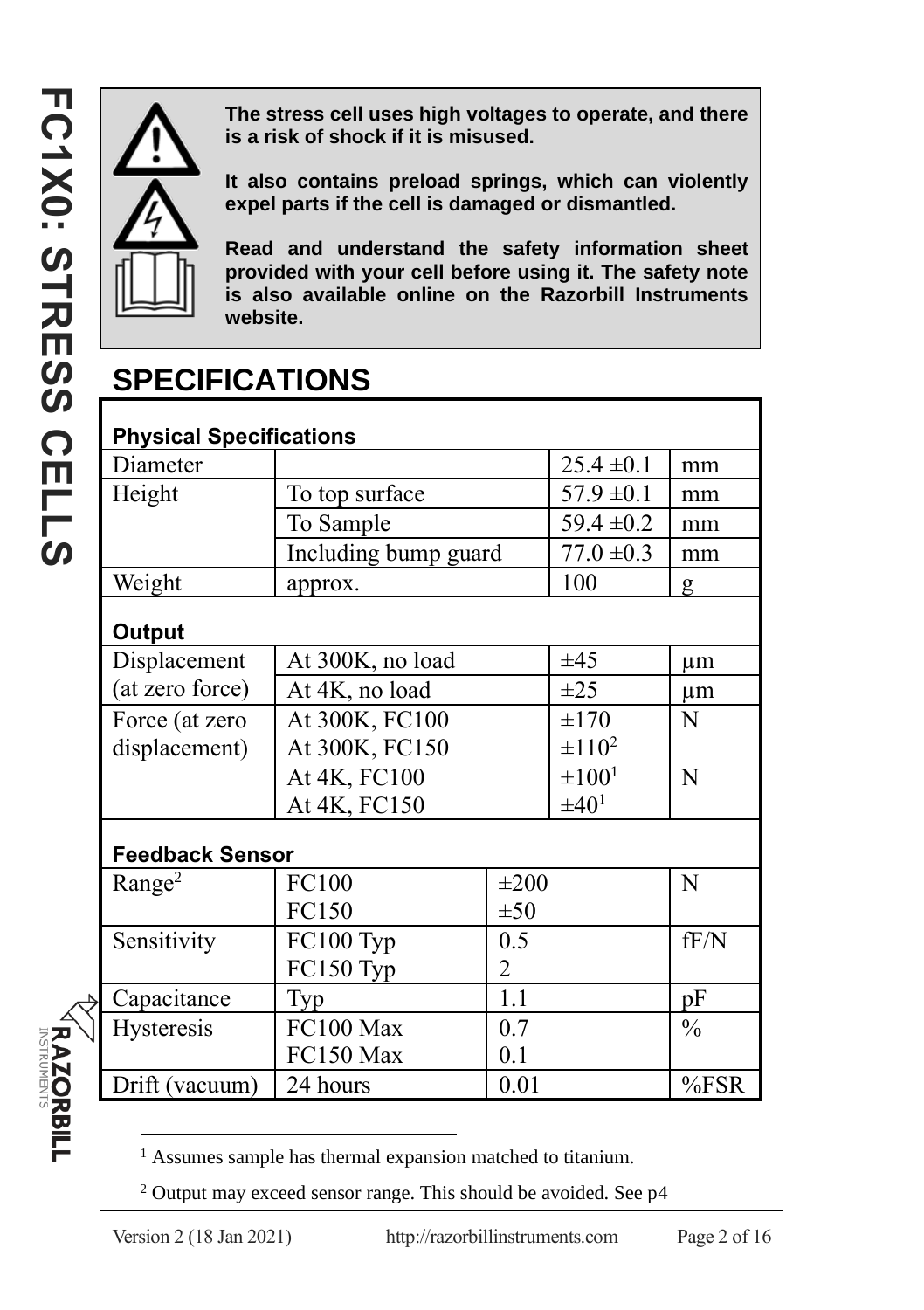| <b>Piezoelectric Stacks</b>   |                                                            |     |                      |                 |  |  |
|-------------------------------|------------------------------------------------------------|-----|----------------------|-----------------|--|--|
| Drive Voltage                 | At 300K                                                    |     | $-20$ to $120$       | $\overline{V}$  |  |  |
|                               | At 4K                                                      |     | $\pm 200$            | $\overline{V}$  |  |  |
| Drive Current                 | Min                                                        |     | 0.1                  | mA              |  |  |
|                               | Do Not Exceed                                              |     | 10                   | mA              |  |  |
| Capacitance                   | <b>Tension Stack</b>                                       | 3.1 | $\mu$ F              |                 |  |  |
| (300K)                        | <b>Compression Stacks</b>                                  |     | 6.2                  | μF              |  |  |
| <b>Typical Sample</b>         |                                                            |     |                      |                 |  |  |
| Length                        | 0.1 to 1.5                                                 |     |                      | mm              |  |  |
| <b>Cross Section</b>          | FC100<br>$0.05$ to $0.25$                                  |     |                      | mm <sup>2</sup> |  |  |
|                               | FC150                                                      |     | $0.01$ to $0.1$      |                 |  |  |
| <b>Construction Materials</b> |                                                            |     |                      |                 |  |  |
| Piezos                        | PZT ceramic                                                |     |                      |                 |  |  |
| Chassis                       | Titanium, pure, grades 1-4                                 |     |                      |                 |  |  |
| Drive wires                   | $\varnothing$ 0.8mm PTFE insulated copper <sup>3</sup>     |     |                      |                 |  |  |
| Capacitor                     | $\varnothing$ 1mm coaxial, copper/FEP <sup>3</sup>         |     |                      |                 |  |  |
| cable                         |                                                            |     |                      |                 |  |  |
| Solder                        | Cryo-compatible Sn/Pb solder                               |     |                      |                 |  |  |
| Connectors                    | PEEK with gold plated inserts<br>MMCX with PTFE insulators |     |                      |                 |  |  |
| Epoxies                       | Various low outgassing cryogenic types                     |     |                      |                 |  |  |
| Insulators                    | Kapton film                                                |     |                      |                 |  |  |
| <b>Environmental</b>          |                                                            |     |                      |                 |  |  |
| Temperature                   | max operating                                              |     | 50 °C (recommended)  |                 |  |  |
|                               | min operating                                              |     | $< 100$ mK           |                 |  |  |
|                               | max storage<br>min storage                                 |     | 25 °C                |                 |  |  |
|                               |                                                            |     | $5^{\circ}$ C        |                 |  |  |
|                               | max process (e.g.                                          |     | 100 °C (recommended) |                 |  |  |
|                               | epoxy cure)                                                |     |                      |                 |  |  |
| Humidity                      | $0 - 80\%$ non-condensing                                  |     |                      |                 |  |  |
| range                         | Humidity above 0 reduces accuracy                          |     |                      |                 |  |  |

<sup>3</sup> The FC1x0 is normally provided with 10 cm length cables and wires of the type specified in the table above. Alternative lengths or construction of wire/cable can be supplied on request.

<span id="page-2-0"></span>**FC1**

**[X0: STRESS CELL](#page-0-1)**

<u>(၇</u>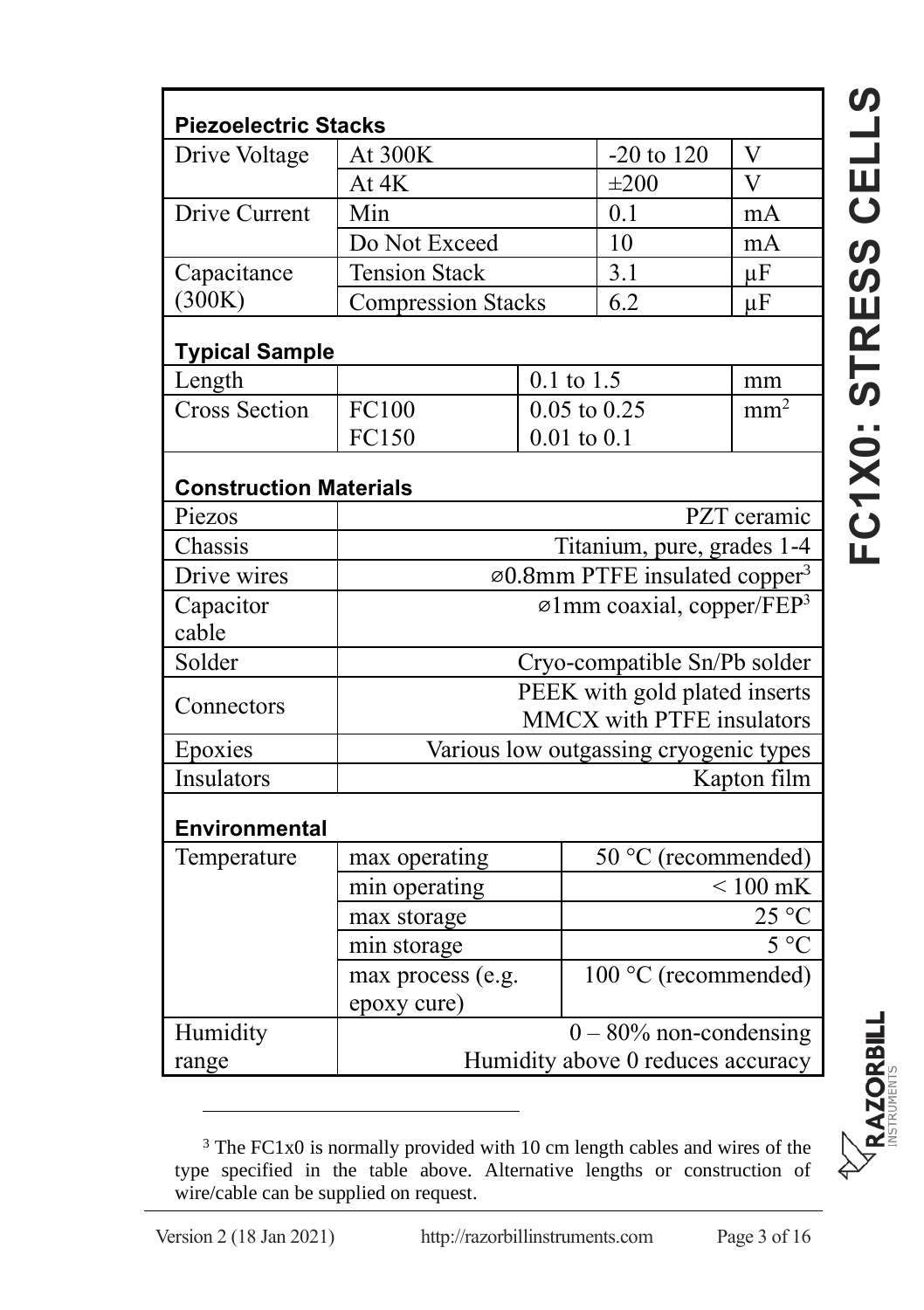# **FC100 AND FC150 DIFFERENCES**

The key difference between the FC100 and the FC150 is that the FC100 is designed to measure sample forces of  $\pm 200$  N, and the FC150 is designed to measure  $\pm 50$  N. In order to transfer such high forces to the sample, the FC100 uses toothed sample plates, which engage with teeth in the top of the cell. The FC150 uses flat sample plates similar to the CS and UC line of cells.

The pizeo stacks, preload system, compliant mechanism for tensioning/compressing the sample, cover components and capacitive sensor are the same in the two cells. The only differences are in the sample interface and the compliant mechanism which converts the force on the sample into a motion the capacitor measures. As the drive components are the same, the force which can be applied to the sample is the same. However, if a force of over 50 N is applied to the 50 N sensor, it may cause a calibration shift. Repeated use above 50 N will degrade the accuracy of the sensor.

<span id="page-3-0"></span>In general, the limiting factors for resolution and accuracy of the force sensor scale with the range of that sensor. So as the 50 N sensor has ¼ of the range of the 200 N sensor, it also has four-fold better resolution and accuracy. The exception is the hysteresis of the sensor, which shows an eight-fold improvement in the 50 N sensor. So the choice of FC100 or FC150 is usually driven by the expected sample size and stiffness.

### **THERMAL COMPENSATION**

The FC1x0 Cell is thermally compensated, and matched to titanium. The special arrangement of piezo stacks inside the device cancels out their thermal expansion. This means a wide range of sample stresses remain accessible across the full temperature range. For more information about the principle of operation, or how to deal with samples with very large or small thermal expansion ratio, refer to application note AP001.

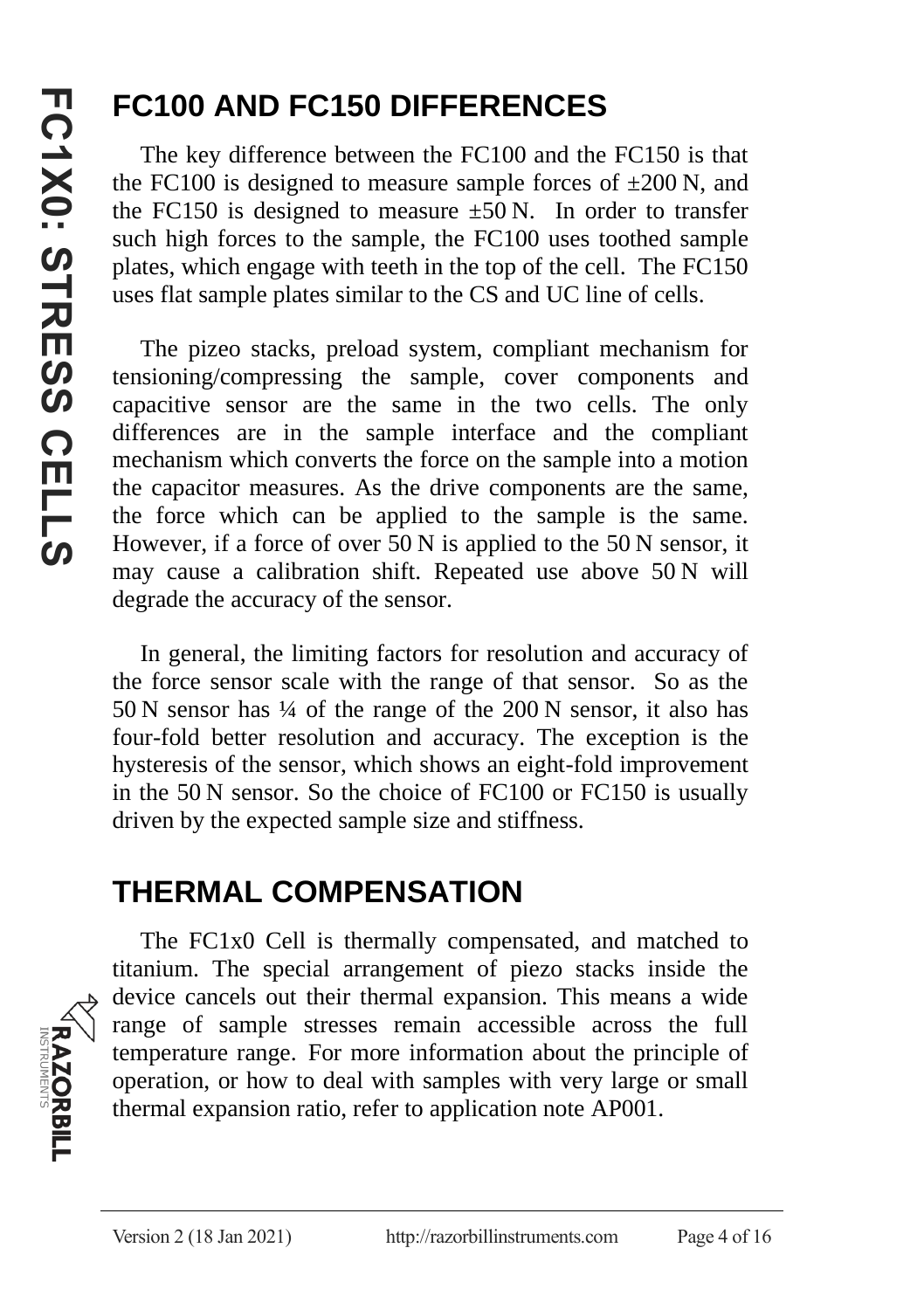### **SAMPLE MOUNTING**

The method of sample mounting is fundamentally the responsibility of the user, and must be adapted to suit the users' samples and intended measurements.

#### **Selecting a sample**

The most important parameter to bear in mind when specifying a sample and sample mounting method is the sample stiffness. This means the spring constant for compressing or tensioning everything that the user mounts between the two sample mounting screws. At 4 K, the FC1x0 can provide a displacement of  $\pm 25$  µm if the sample is very soft. Alternatively, the cell can provide a force of  $\pm 100 \text{ N}$  (FC100) or  $\pm 40 \text{ N}$ (FC150), if the sample does not stretch at all. It can be accurately modelled as  $a \pm 25$  μm displacement in series with a 4 N/μm or 2.5 N/μm spring respectively.

For a FC100, a typical sample might be 2 mm long, with 0.5 mm held at each end by the sample plates and epoxy. This will leave 1 mm suspended between the sample plates which will be the effective length of the sample (the part that will actually experience strain). This typical sample may also be 0.4 mm wide and 0.3 mm thick. Assuming a Young's modulus of 120 GPa, this sample would have a spring constant of approximately  $15$  N/ $\mu$ m. By comparing this with the spring constant above, we can see that the maximum extension would be  $6 \mu m$  and the force would be 80 N. This corresponds to a strain of 0.6 % and a stress of 750 MPa, so the actual achievable strain will most likely be limited by the sample being damaged. Thicker samples will see a higher maximum force, but lower displacement, stress, and strain. So sample size is a trade-off between achievable stress/strain, and ease of handling.

For a FC150, the same sample would have a maximum extension of 3.5 um, a strain of 0.35 %. This is still likely to break the sample, so in this case, the higher force capability of the FC100 doesn't gain any extra data, but for larger or stiffer samples it could be needed.



 $\overline{\phantom{a}}$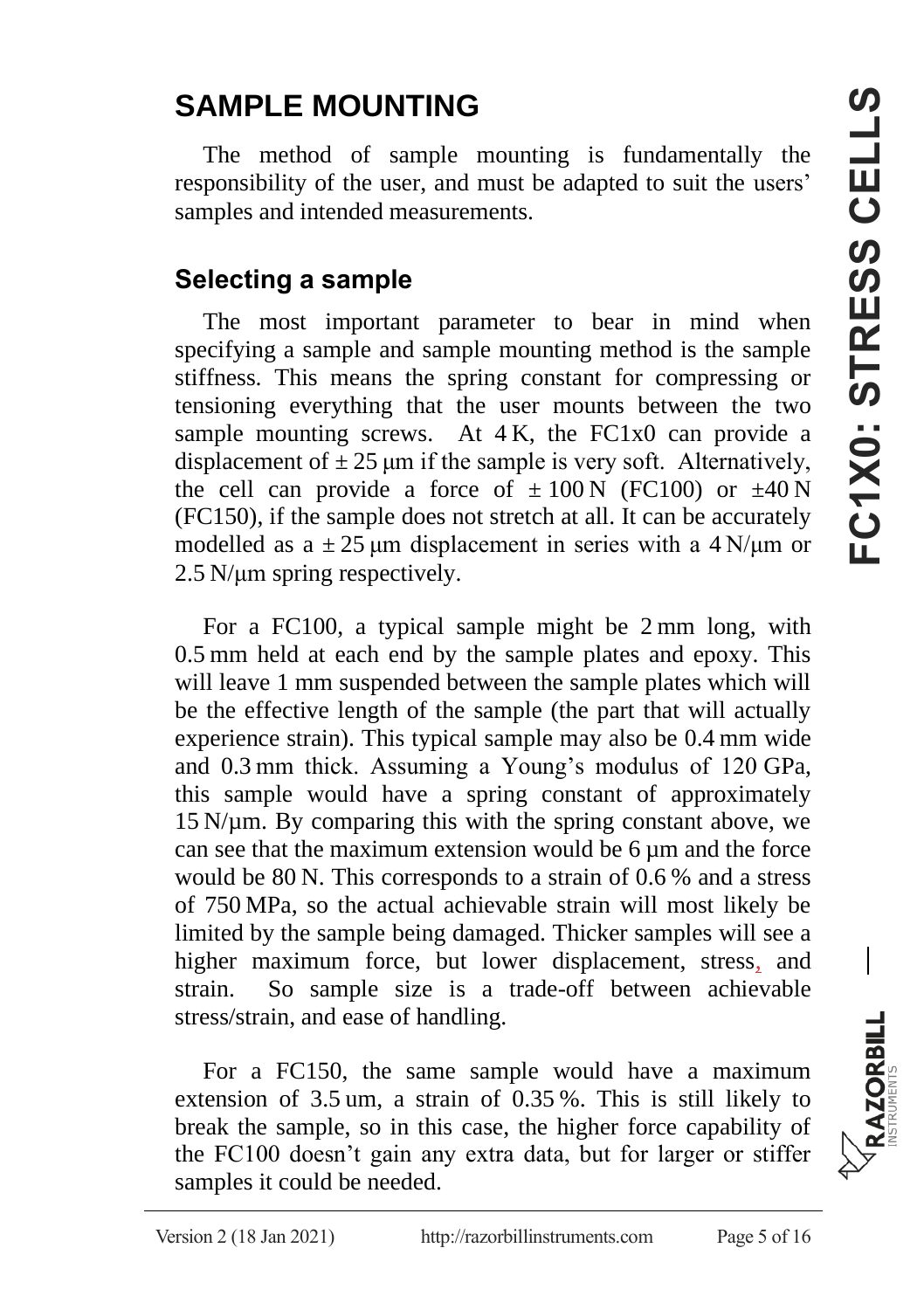#### **Mounting the sample on the cell**

The FC100 cell is provided with toothed sample plates, to enable high forces to be transmitted to the sample. This means however that the spacing between the plates is discrete, not continuous as in lower force models. The gap may be adjusted by 1 mm by moving the plates one tooth together or apart and by 333 um by turning the plate end-to-end. By rotating both plates and moving them over the teeth, the gap may be adjusted in 333 um increments from approx. 200 um to 2.8 mm.

The FC150 uses flat sample plates, the same as the ones used on the CS100 series cells. These allow the gap to be adjusted continuously from 0.6 to 2.8 mm. Other sample plates compatible with the CS100 can also be used.

The simplest method to mount a sample is to simply glue it to two sample plates, as illustrated in Figure 4a). This mounting method is asymmetric: the sample is secured primarily through its lower surface, and in consequence when the sample is compressed (or tensioned) it will bend upwards (or downwards), imposing a strain gradient across the thickness of the sample.

A more rigorous method, that limits bending and so yields higher strain homogeneity, is illustrated in Figure 4b). Here, the sample is secured between lower and upper sample plates. A spacer foil may be included to protect the sample when the bolt holding the top plate is tightened. By sanding or grinding the spacer carefully, epoxy thicknesses in the range of  $\sim 10 \,\mu m$  are achievable.

**RAZORBILL** 

The maximum temperature to which the cell may be exposed during curing of epoxies is 100 °C. The Piezo stacks must be attached to a suitable discharge resistor. The optional RP100 power supply provides a suitable resistance (but must not be placed in the oven). Thermal shock should be minimised, under no circumstances exceeding 10 K/min.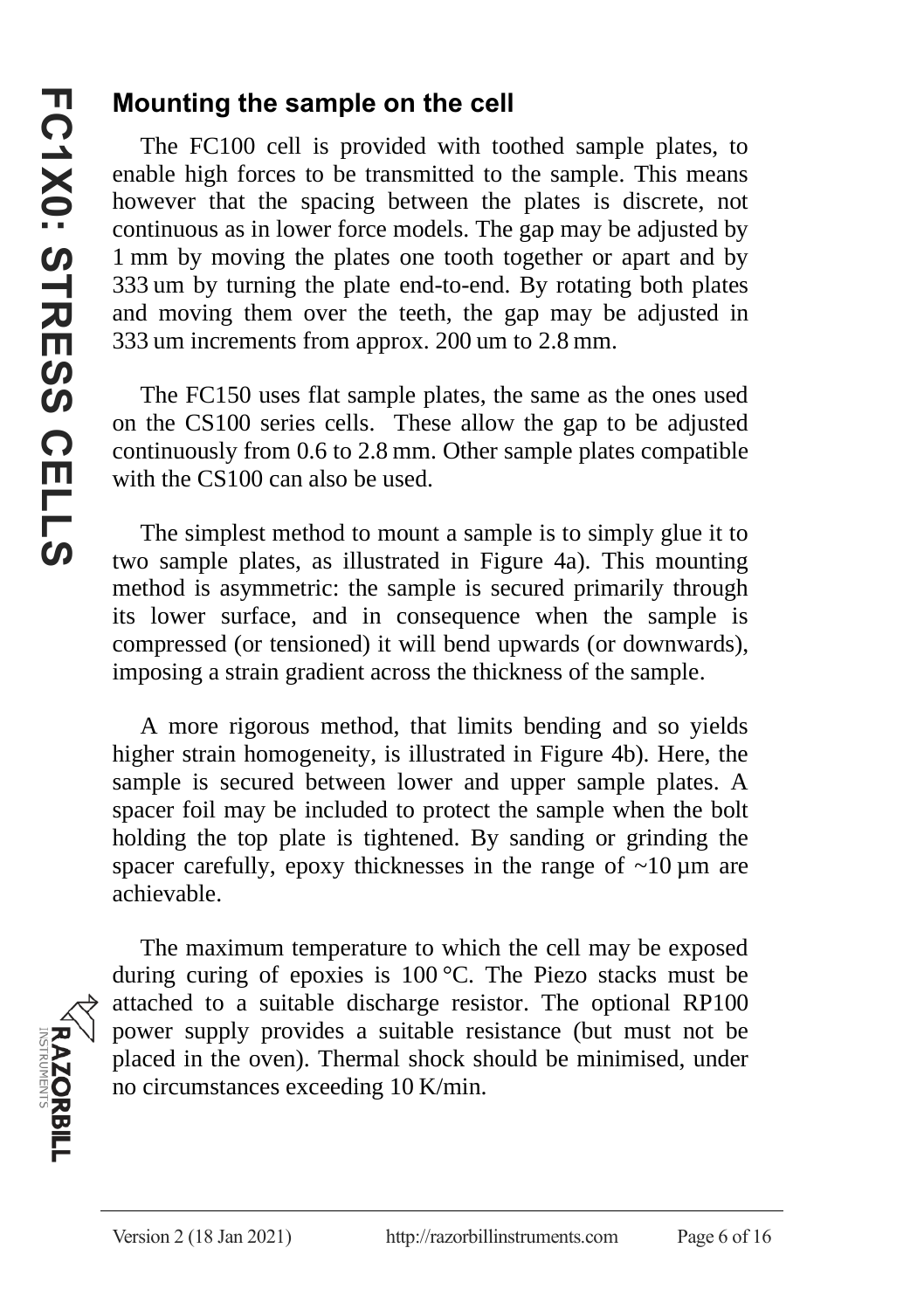

**Figure 1. a) It is possible to simply glue the sample to sample plates with a drop of epoxy. b) A more rigorous mounting method, in which the sample is sandwiched between upper and lower plates, to achieve higher strain homogeneity. c) If the sample can be machined or etched, it can be necked. d) Illustrates how a necked sample may be attached to the strain cell. If the attachment tabs are large enough relative to the width of the necked section, the top sample plate can be neglected altogether.**

In some situations it may be possible machine or etch or otherwise shape the sample so that it is significantly narrower in the middle than it is at the attachment points. A sample which has been 'necked' in this way will experience high, uniform strains in the necked area, and the two tabs may be epoxied to sample plates.

A more in-depth discussion of mechanical considerations for sample mounting can be found in *'Review of Scientific Instruments'* **85**, 065003 (2014). A photographic guide including some practical tips is also available as Application Note AP005.

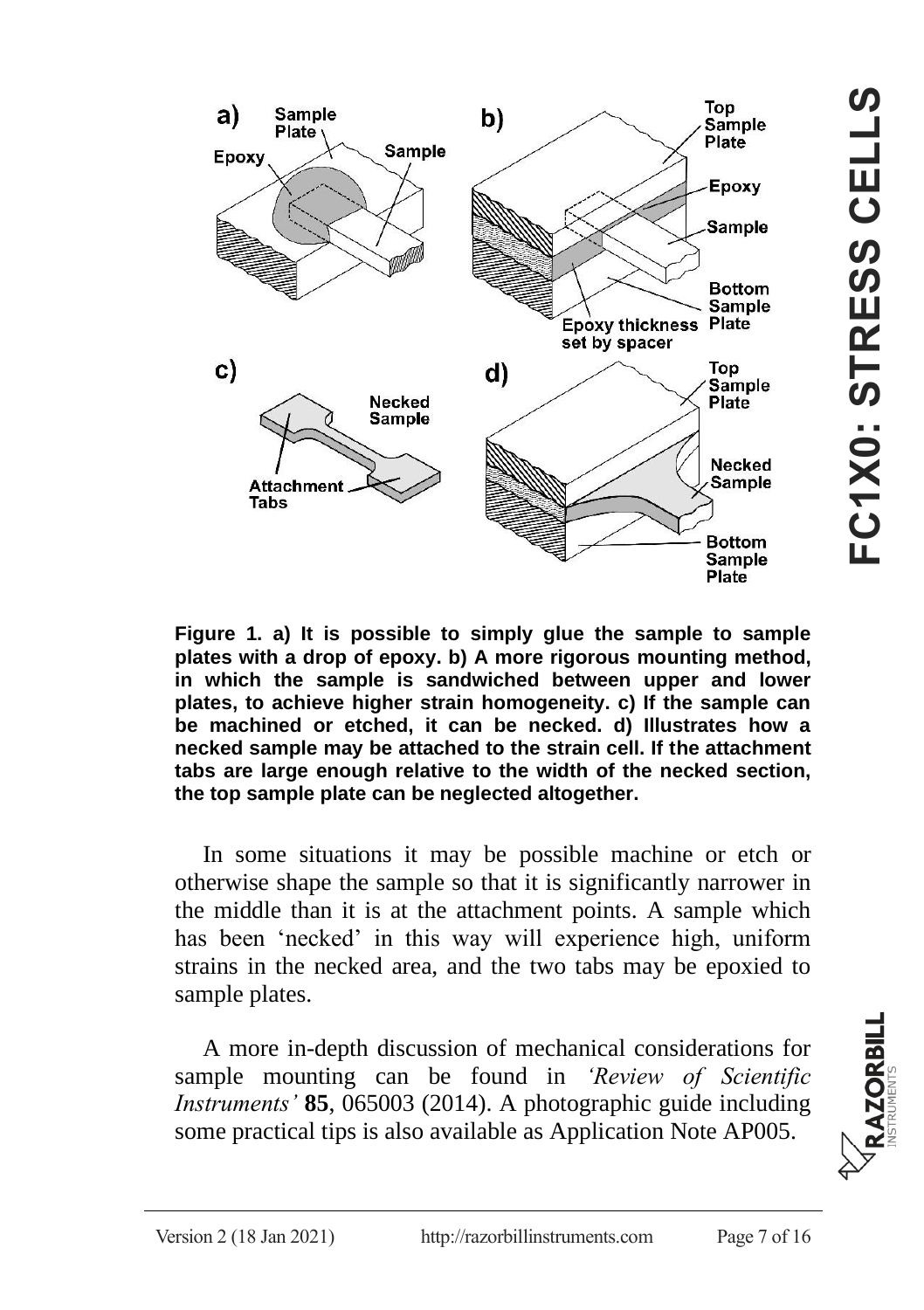# **OPERATING ENVIRONMENT**

The maximum operating temperature is dictated by the piezo stacks and epoxies used in the device. The recommended maximum is 50 °C and the absolute maximum is 100 °C. This value assumes that the apparatus is operated quasi-statically, so that negligible power is dissipated in the piezoelectric stacks. If this is not the case, care must be taken that the stacks do not exceed the stated temperature. It should be noted however that operation at higher temperatures greatly reduces the life of the stacks, and may necessitate early replacement. Increasing the operating temperature from 20 °C to 50 °C reduces the expected life by a factor of 10. Operating at 100 °C reduces expected life by a factor of 200.

For DC operation, the leakage in the piezoelectric stacks is essentially zero at ultralow temperatures; no heating is expected and we do not anticipate any lower temperature limit on operation. Other cells in our product range have been operated below 300 mK. The body of the strain cell may become superconducting below 400 mK, but only at very low magnetic fields,  $B_c < 6$  mT. The cell functions correctly when superconducting, but maintaining good temperature control of the sample may be harder.

The temperature compensation of the FC1x0 presumes that the apparatus is at uniform temperature. During rapid temperature changes this may not be the case, and in consequence large thermal displacements may be applied to the sample. If moderately rapid temperature changes are desired, the force sensor may be monitored and the FC1x0 operated to minimize displacement (and hence force) applied to the sample. We recommend avoiding very rapid temperature changes, and under no circumstances should the heating or cooling rate exceed 10 K/minute.

The FC1x0 is designed to be operated in a vacuum, dry air, or low pressure helium (exchange gas). When operated in some fluids, dielectric breakdown of the fluid becomes a risk. This is particularly the case in low pressure helium. Insulation prevents

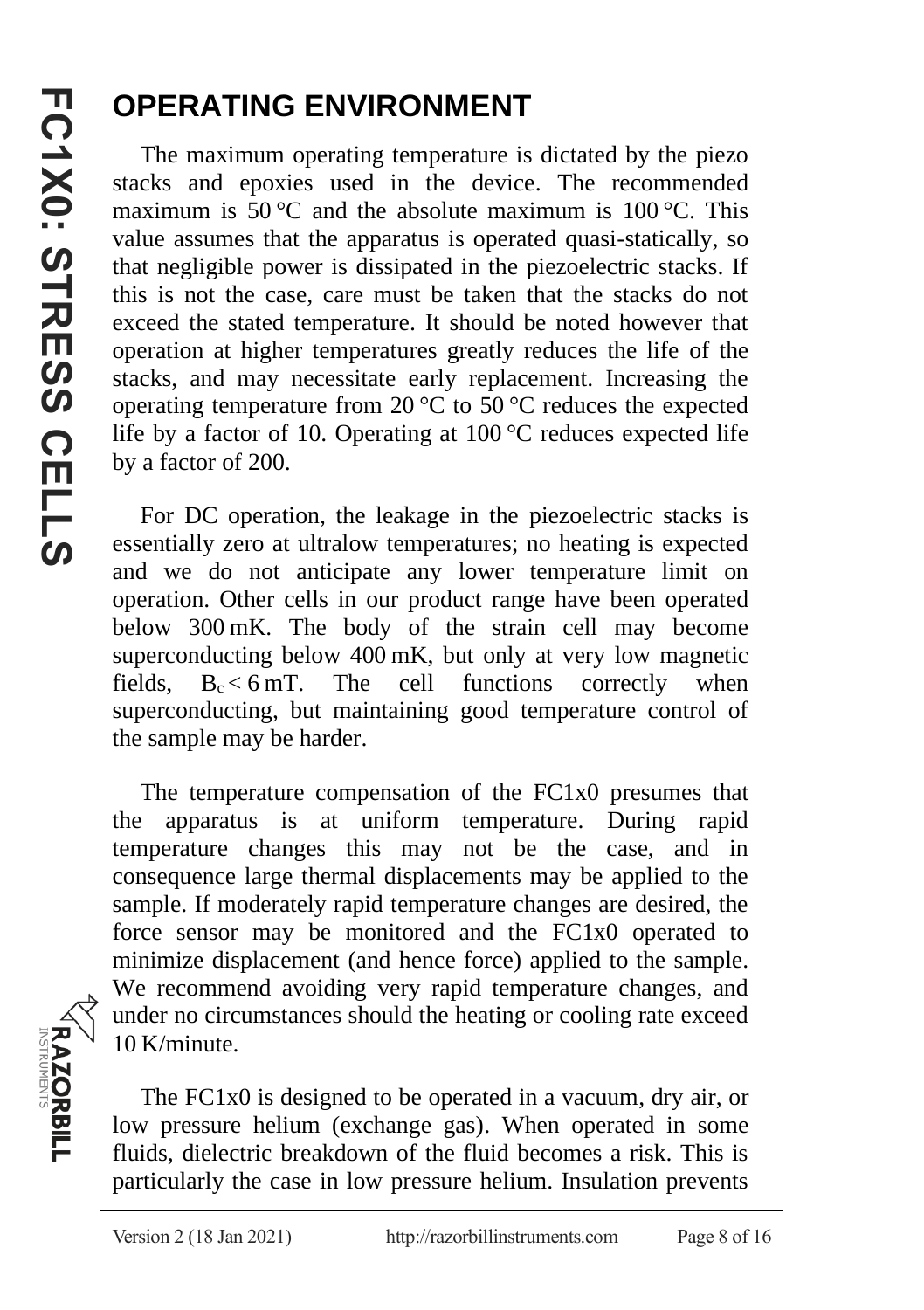arcing within the cell, but the user must take care to ensure that other wiring and connectors inside the cryostat are also appropriately insulated. For more information see application note AP002.

Corrosive or explosive atmospheres must be strictly avoided. Hydrogen rich and high humidity atmospheres will also damage the cell. Moderate humidity will also make the capacitor less accurate, until the cell is dried out.

The apparatus contains no ferromagnetic components or materials. As such it is suitable for use in both in high magnetic field and environments where stray magnetic fields must be minimised.

### **MOUNTING THE CELL**

There are several ways to route the drive wires and coaxial cables out of the cell, with each alternative having advantages for different mounting geometries or sample spaces. Figure 2 shows the points the cables can run through. Cells will normally be provided with capacitance cables through A2 and drive wires through A1. Other configurations can be supplied on request. It is possible to convert a completed cell from one configuration to another, but this requires removing the cover tube – refer to page [15](#page-14-0) for details.

There are mounting screws on the sides of the cell near the top, and on the bottom of the cell. Some of these have limited depth, and using screws which are too long may cause serious damage. See drawings at the back of this folder for details. It is also possible to mount the cell by putting a collet or clamp around the tube, though care should be taken not to apply excessive force.

The two holes on each side near the top are intended to be used with the "bump guard". A bump guard is supplied with each cell, and attaches to the top of it, forming a cage over the sample and any wiring required for measurement. It reduces the risk of

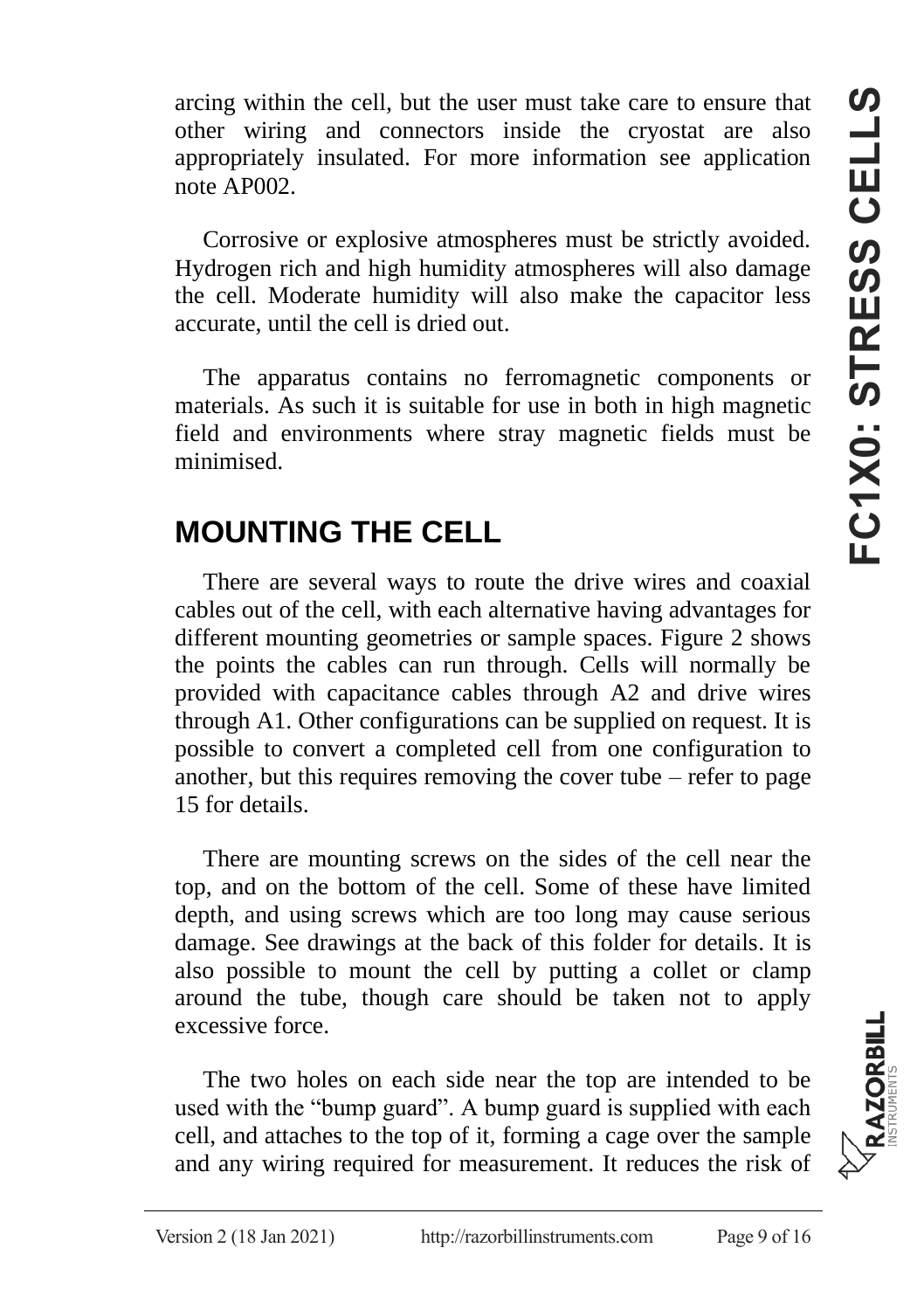knocking or damaging the sample, especially when inserting the cell into a cryostat with a 1" bore. It also provides additional mounting points on the top surface. Bump guards are not generally exchangeable between cells, and from September 2020 onwards are marked with the serial number of the cell they fit.



**Figure 2. Wire exit points. A1 and A2 are openings on the bottom edge of the cells 180° apart. They are large enough for all the wires, which can exit vertically or horizontally. B1 and B2 are small slots allowing wires to exit upwards. Max 4 wires per slot. The default configuration is drive wires through A1 and capacitance cables through A2.**

**RAZORBILL** 

The M1.6 holes on the bottom match the end plate of a Quantum Design P450 probe, as used in their PPMS system, and with the bump guard fitted the puck can be attached to the other end, giving access to the PPMS built in wiring. Most other cryostats will need some form or mechanical adapter, contact Razorbill Instruments if you would like assistance in designing or making one.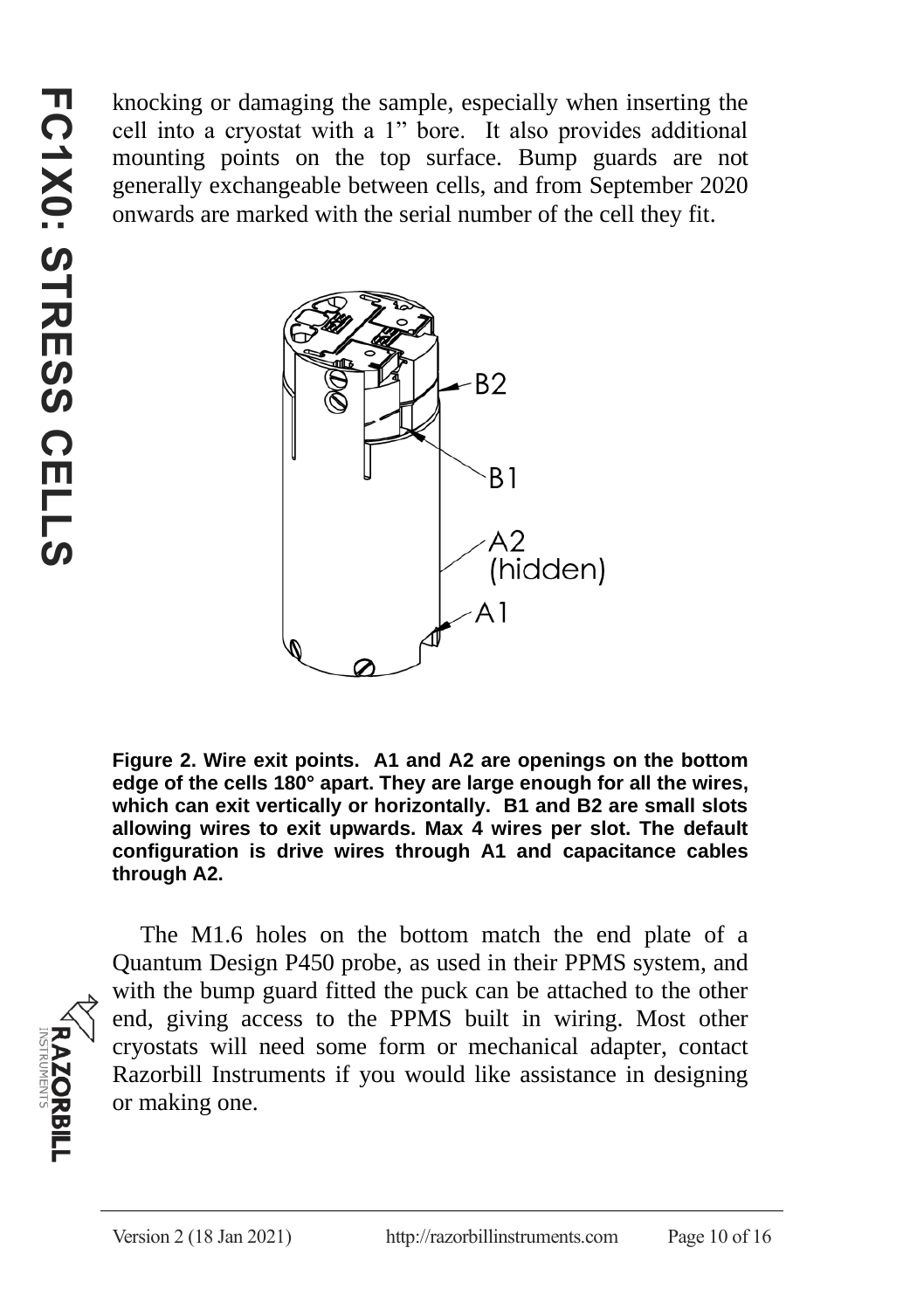# **OPERATING THE FC1X0**

### **Drive electronics**

There are two sets of stacks inside the cell, and they work in opposite directions. A positive voltage on the inner stack will tension the sample and a negative voltage will compress it. For the outer stacks, a positive voltage compresses and a negative voltage tensions. Both sets of stacks must be used together to obtain the full range of the cell. Razorbill Instruments can provide a suitable power supply. The mechanism is described in more detail in application note AP001, which also covers other power supply options.

When the power supplies are not connected, each pair of drive wires should be connected together, preferably via resistor of a few kΩ, to discharge any charge which builds up on the stacks as a result of temperature changes.

The four drive wires can be identified by colour and pin on the connector. This connector is hermaphroditic: is it mates with another copy of itself, though pin 1 mates with pin 2 and vice versa.



| Connector<br>pin (cell<br>side) | Connector<br>pin (power<br>supply side) | Insulation<br>colour | <b>Connected to</b>  |
|---------------------------------|-----------------------------------------|----------------------|----------------------|
|                                 |                                         | white                | Tension stacks -     |
|                                 |                                         | red                  | Tension stacks +     |
|                                 |                                         | brown                | Compression stacks + |
|                                 |                                         | blue                 | Compression stacks - |

**Table 1: Wire colour, pinout and assignments**

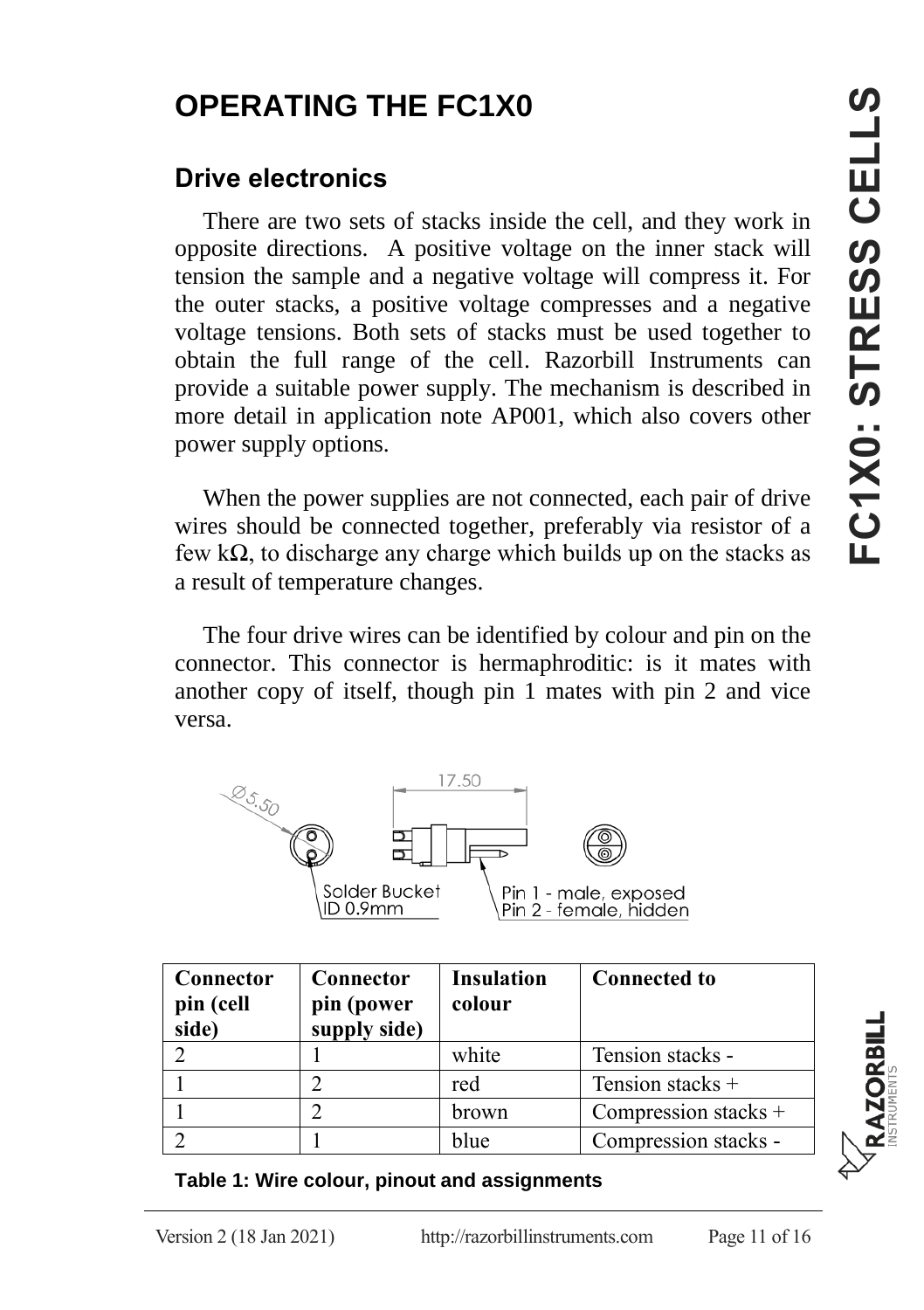### **Operating Voltage**

At room temperature, the voltage applied to either the inner or outer stacks is limited to the range  $-20$  to  $+120$  V. As the temperature of the device is reduced, it becomes possible to increase the positive voltage limit  $(V_{\text{max}})$  and to reduce the negative voltage  $(V_{min})$ . Figure 3 shows the safe voltage for different temperatures.



**Figure 3: Voltage limits for the piezo stacks at different temperatures. The full rated range is achieved with one set of stacks at Vmin and one at Vmax**

#### **Measuring the capacitance sensor**

Force feedback is provided by a parallel plate capacitor built into the cell, which is designed to measure  $\pm 200$  N in the FC100, or  $\pm$  50 N in the FC150. The capacitance of this sensor is small,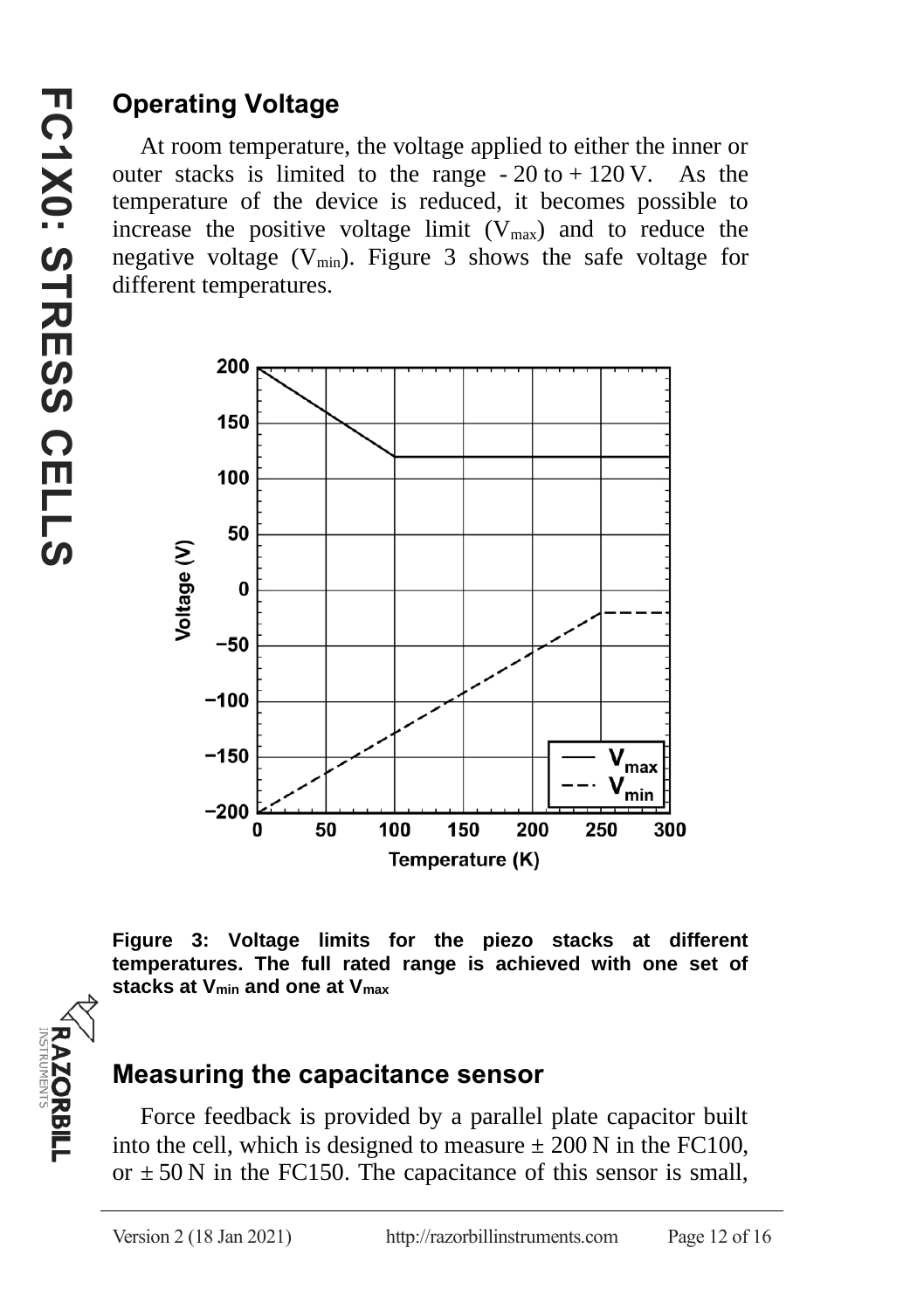similar to the capacitance of a few meters of typical coaxial  $\bullet$ cable. A precision capacitance bridge or capacitance meter is required to obtain an accurate measurement, contact Razorbill Instruments if you need help selecting a suitable instrument or cryogenic cable. The excitation used by the capacitance bridge should not exceed 40 V ptp, in most cases much smaller voltages will be adequate.

The cores of the coaxial cables are connected to the capacitor plates. The braids of the coaxial cables are connected to a twopart titanium shield which encloses the capacitor and is not electrically connected to the body of the strain cell. To obtain the best possible measurement, the braids should be connected to the ground terminal on your capacitance bridge/meter, and nothing else. The chassis of the strain cell should be separately connected to ground both to lower noise and for safety reasons.

In general, lower noise will be obtained if the low plate is connected to the "low" or "sense" terminal of the capacitance bridge/meter, and the high plate is connected to the "high" or "force" terminal. The low plate coax is marked by a black band and the high plate is marked with a yellow band.

#### **Accuracy and resolution**

Precision is typically limited by the resolution or noise of your capacitance bridge. A resolution of better than 0.1 N should be achievable in most cases.

The force sensor does show some hysteresis. The maximum hysteresis is given in the specifications table, but in most cases the actual hysteresis will be less. Small changes in force will show smaller hysteresis, meaning that if the force increases from 0 to 0.1 N, and back to 0, there will be no detectable hysteresis. For the FC100, a loop from 0 to 10 N and back will show a hysteresis of perhaps  $0.07$  N and from 0 to 100 N and back may show as much as 0.7 N. For the FC150, these values are a factor of 8 smaller, and both cells also show lower hysteresis at lower temperatures.

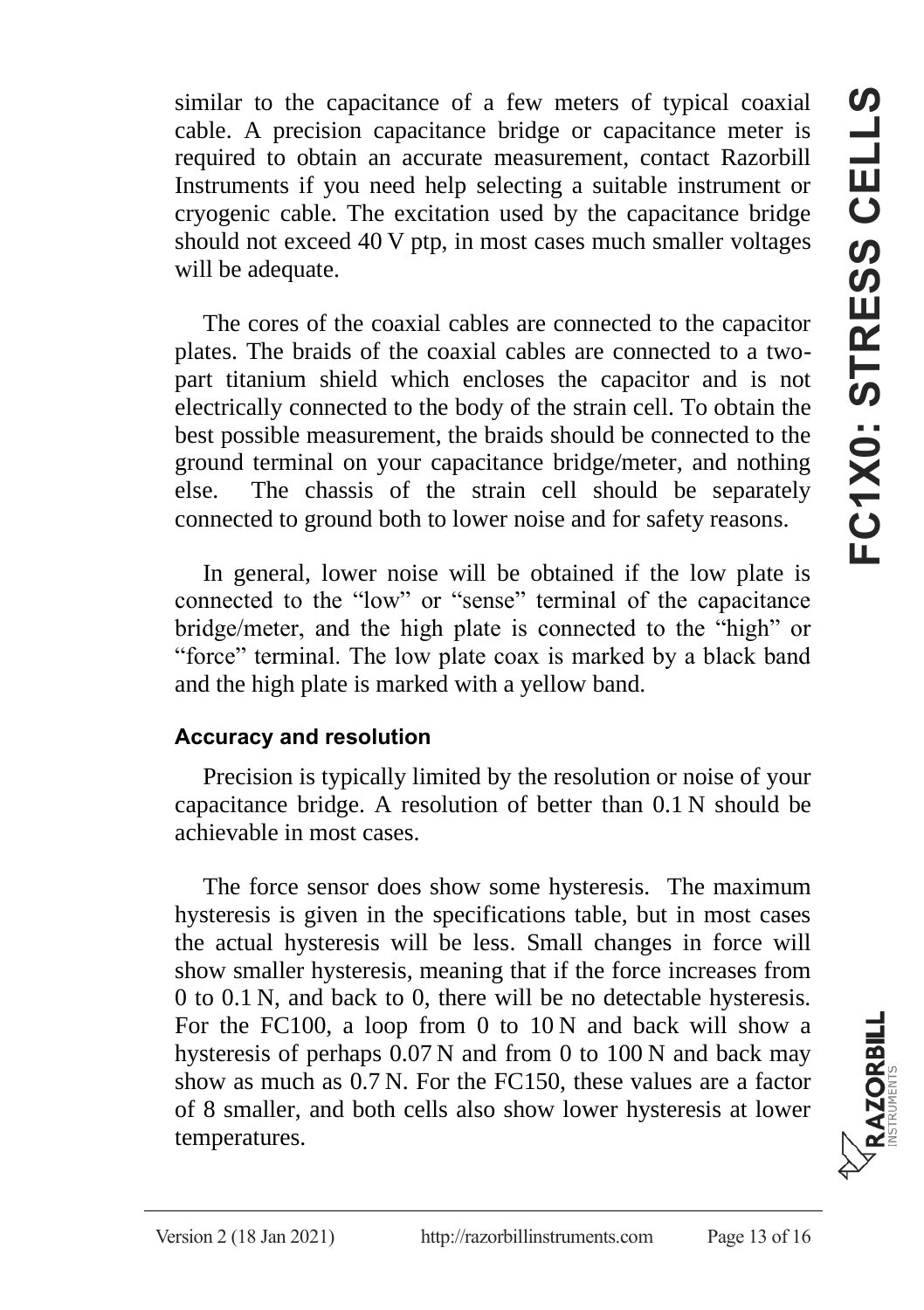The force sensor also has some temperature dependence. Each cell is provided with a capacitance curve which shows how the zero force capacitance changes with temperature. This can also be measured easily by cooling the cell with no sample attached. If this offset is subtracted from the measured capacitance before converting to force, the result will be accurate to a few percent. If a higher absolute accuracy is required, it is possible to calibrate by hanging masses from the cell inside a cryostat.

The cell is designed to operate in a vacuum or dry gas atmosphere. In air, the changes in ambient humidity will cause drift on the scale of 0.2 % of the full range. This is normal, and will go away when the cell is dried out in the cryostat. For best results, keep the cell at 300 K in vacuum for a few hours before cooling, as this will ensure no moisture remains in the capacitor.

### **CARE AND MAINTENANCE**

The cell does not normally need any routine maintenance. The outer surfaces of the cell may be cleaned with water, detergent, or common solvents such as isopropanol, acetone, or ethanol. Do not immerse the cell, and minimise the amount of solvent entering the cell through the slots in the top surface or the gaps around the edges of the cover tube. If liquid enters the cell, allow it to dry completely before cooling or operating it.

### **Calibration**

The force sensor will generally be quite stable. It may need recalibration if it is stressed beyond the rated force, or if any part of it has been dismantled. The easiest way to recalibrate the cell is to support the cell at one sample mounting point and hang known masses from the other.

#### **Stack replacement**

The piezo stacks built into the cell should have a long operating life, however this can be reduced substantially by operating the cell at high temperatures, in a humid atmosphere,

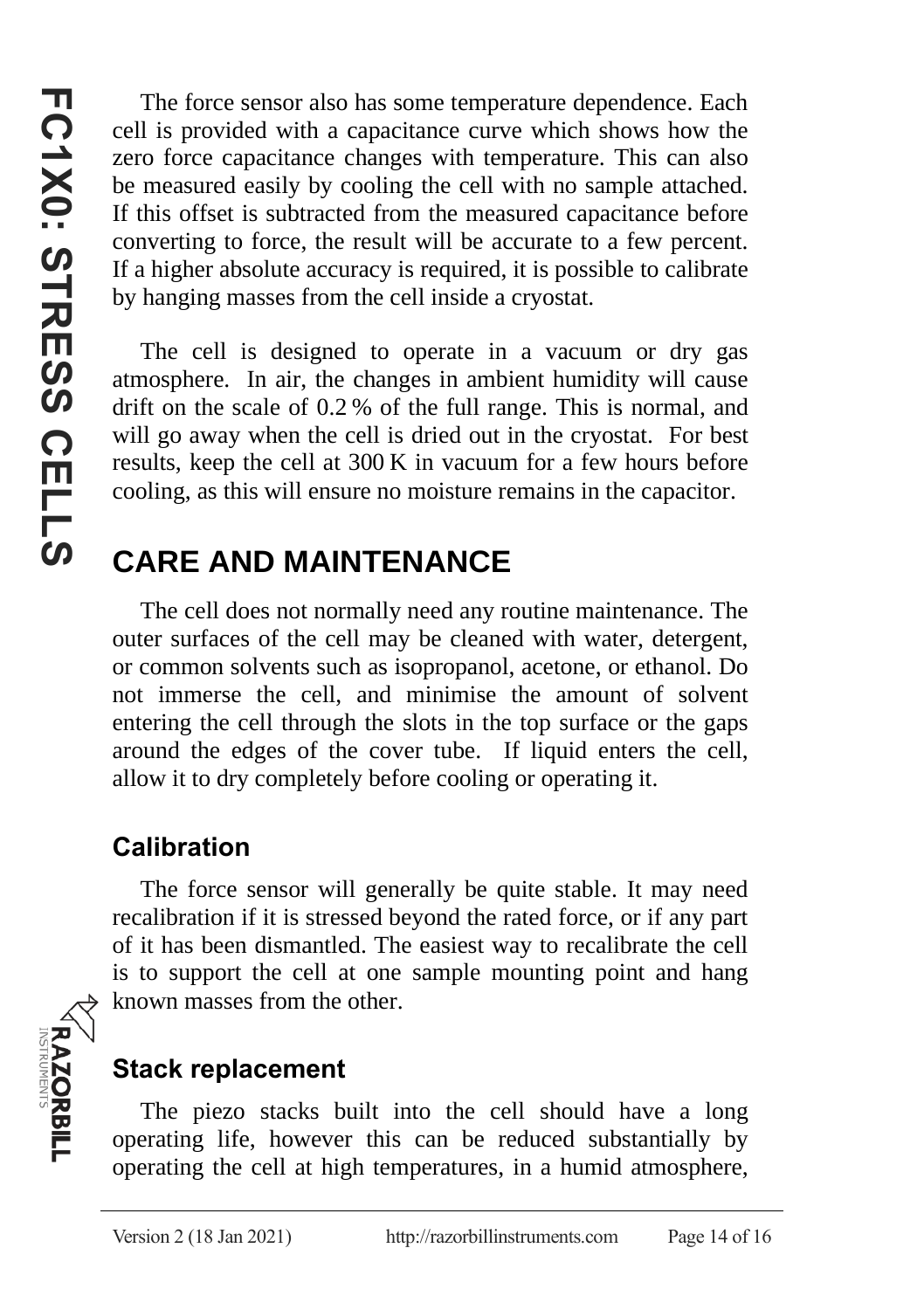or for long times at high voltages. It is also possible to damage the stacks by charging or discharging them without an appropriate current limit, or changing the temperature with the stacks charged and without a suitable discharge resistor (such as that provided by the RP100 power supply).

The stacks in the cell are designed to be replaceable. Replacing the all three stacks requires only screwdrivers and a soldering iron. It does however require the removal of the cover tube, as described below, so should only be done by a suitably experienced person, or the cell should be returned to Razorbill Instruments for the replacement.

To obtain replacement stacks, contact Razorbill Instruments.

#### <span id="page-14-0"></span>**Removing the cover tube**

In order to replace the piezo stacks, re-route wires and cables, or perform repairs, it may be necessary to remove the cover tube from the cell. The cover tube serves two important safety roles:

- It covers the stacks and high voltage components. It is important that the cell is disconnected from the power supply and fully discharged before the cover is removed.
- It contains any small parts which may be ejected at high speed if the preload springs are damaged. Appropriate PPE, including eye protection, should be used.

Only a suitably experienced person should remove the cover tube. If in doubt, contact Razorbill Instruments for advice, or return the cell to the factory for the necessary work.

### **RECOMMENDED ACCESSORIES**

Some of the items described below are included with the cell, or with the first order. All of them are also available separately.